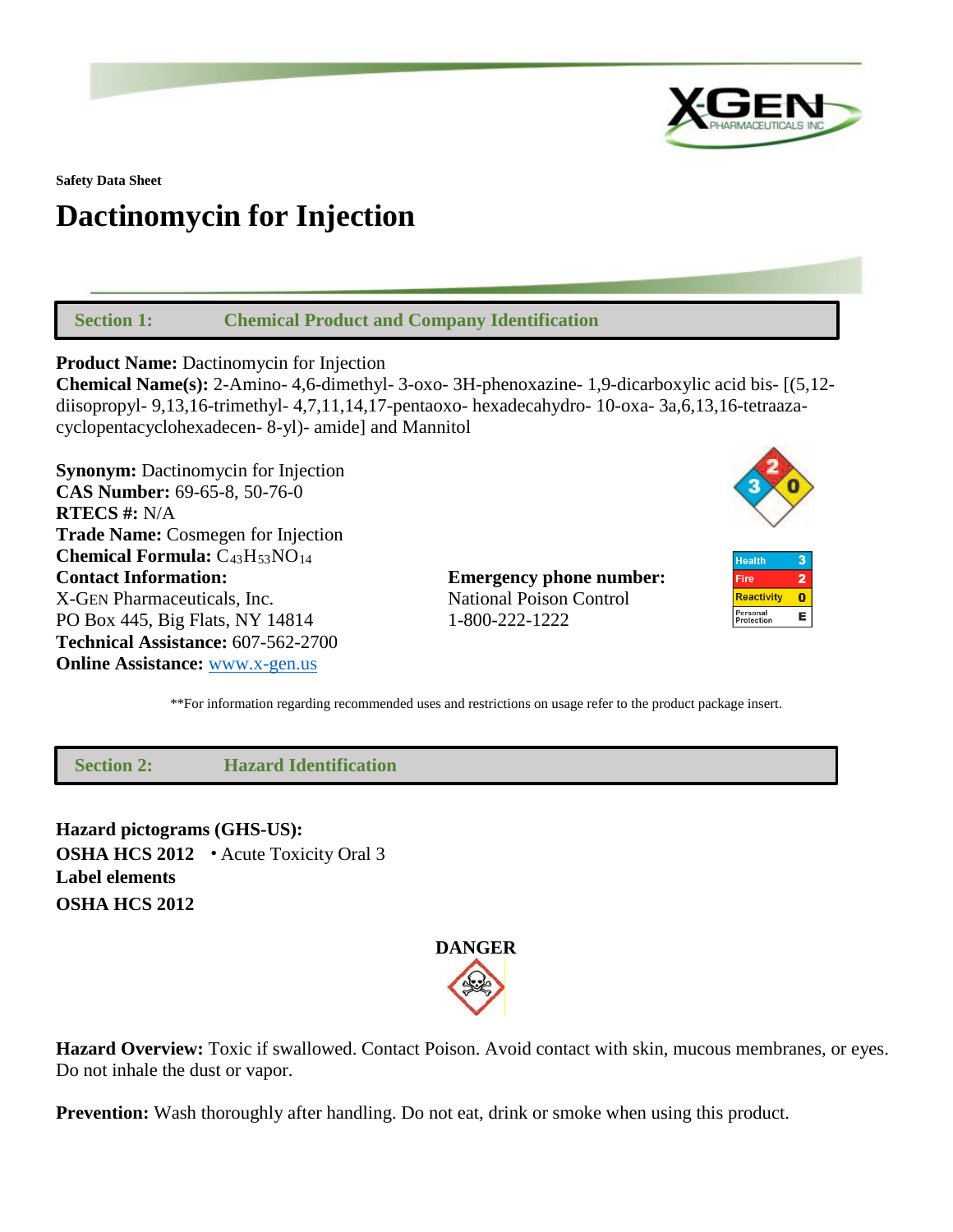#### **Response**

• IF SWALLOWED: immediately call a POISON CENTER/doctor. Specific treatment see supplemental first aid information. Rinse mouth.

#### **Storage/Disposal**

• Store at controlled room temperature of 20-25° C (68-77° F) according to Package Labeling instructions. Protect from heat, light and moisture. Storage consistent with chemotherapeutic pharmaceutical agents, such as secondary containment to minimize risk of spill or breakage, is appropriate. Dispose of content and/or container in accordance with local, regional, national, and/or international regulations.

### **Other Hazards**

OSHA HCS 2012

| <b>Section 3:</b> | <b>Composition and Information on Ingredients</b> |  |
|-------------------|---------------------------------------------------|--|
|-------------------|---------------------------------------------------|--|

#### **Substances**

Material does not meet the criteria of a substance

| <b>Compos</b><br>ition         |                    |             |                                          |                                                                    |                      |
|--------------------------------|--------------------|-------------|------------------------------------------|--------------------------------------------------------------------|----------------------|
| <b>Chemical</b><br><b>Name</b> | <b>Identifiers</b> | $^{0}/_{0}$ | LD50/LC50                                | <b>Classifications According to</b><br><b>Regulation/Directive</b> | <b>Comments</b>      |
| Dactinomycin                   | CAS:50-76-         | 2.5%        | No Data Available                        | <b>OSHA HCS 2012:</b> Acute Tox. 2 (Orl)                           | No Data<br>Available |
| Mannitol, D-                   | $CAS:69-65-$       | 97.5%       | Ingestion/Oral-Rat LD50 • 13500<br>mg/kg | <b>OSHA HCS 2012: Not Classified</b>                               | No Data<br>Available |

#### **Section 4: First Aid Measures**

#### **Description of first aid measures**

- **Inhalation** Move victim to fresh air. Administer oxygen if breathing is difficult. Give artificial respiration if victim is not breathing.
- **Skin** In case of contact with substance, immediately flush skin with running water for at least 20 minutes.
- **Eye** In case of contact with substance, immediately flush eyes with running water for at least 20 minutes.
- **Ingestion** Obtain medical attention immediately if ingested.

#### **Most important symptoms and effects, both acute and delayed**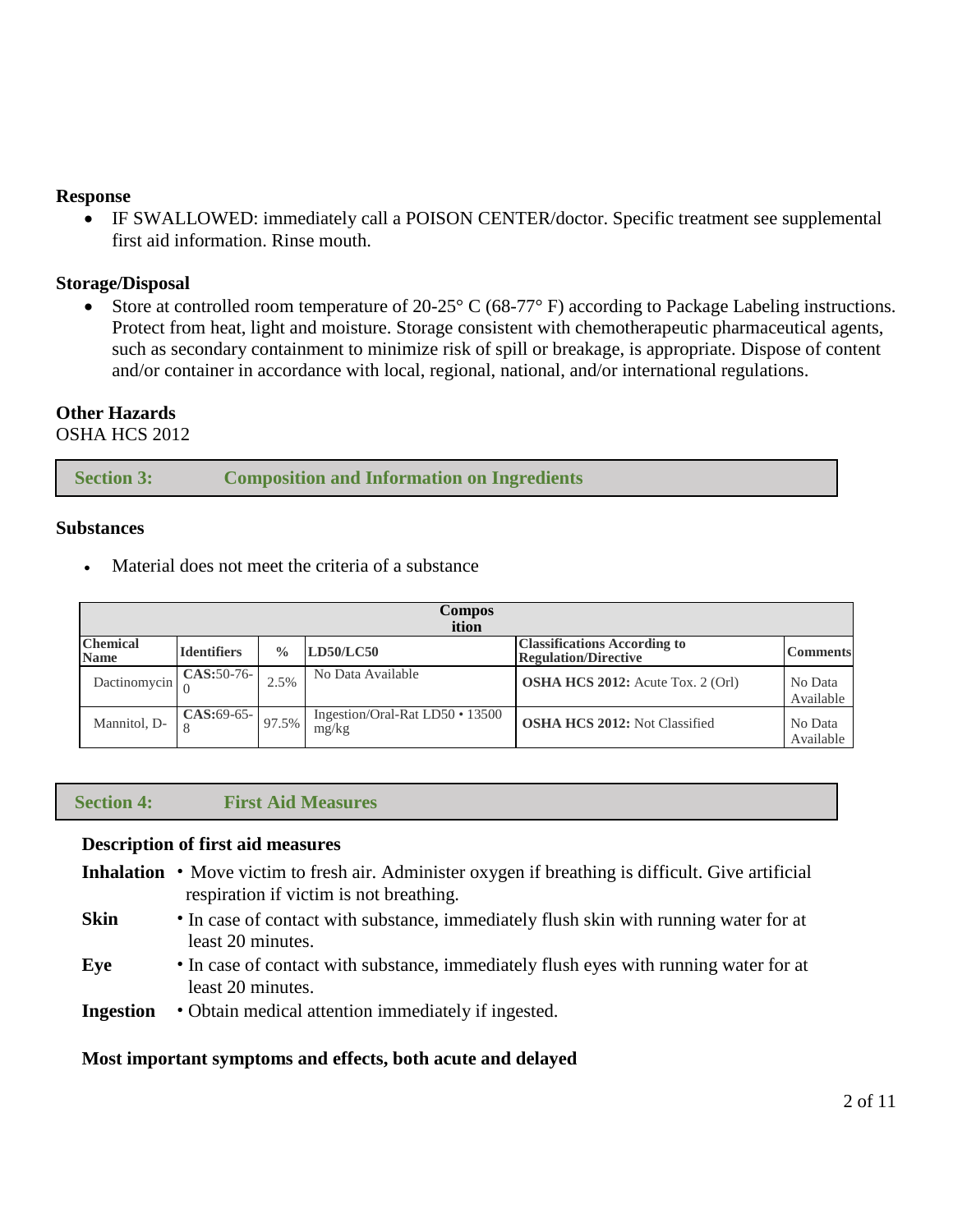• Refer to Section 11 - Toxicological Information.

#### **Indication of any immediate medical attention and special treatment needed**

**Notes to Physician** • All treatments should be based on observed signs and symptoms of distress in the patient. Consideration should be given to the possibility that overexposure to materials other than this product may have occurred.

 **Section 5: Fire Fighting Measures**

# **Extinguishing Media**

#### **Suitable Extinguishing Media**

• In case of fire use media as appropriate for surrounding fire.

#### **Unsuitable Extinguishing Media**

• No data available

# **Special hazards arising from the substance or mixture**

#### **Unusual Fire and Explosion Hazards**

• This product is not flammable

#### **Hazardous Combustion**

When involved in a fire, the products of combustion or thermal decomposition can include irritating fumes and toxic gases (e.g., carbon oxides, nitrogen oxides and hydrogen chloride)

#### **Advice for Firefighters**

• No special procedures are necessary. Firefighters should follow normal fire response procedures consistent with surrounding materials.

#### **Section 6: Accidental Release Measures**

#### **Personal precautions, protective equipment and emergency procedures**

**Personal Precautions** • Do not walk through spilled material. For small releases of this compound (1 vial), wear latex or butyl rubber gloves and safety glasses. In case of a large spill, trained personnel using pre-planned procedures should respond to large or uncontrolled releases. Proper protective equipment should be used, including light-weight glove underneath with heavy neoprene-type gloves as an over-glove, full body gown, and a Powered-Air Purifying Respirator (PAPR) equipped with a High Efficiency Particulate (HEPA) filter or Self- Contained Breathing Apparatus (SCBA).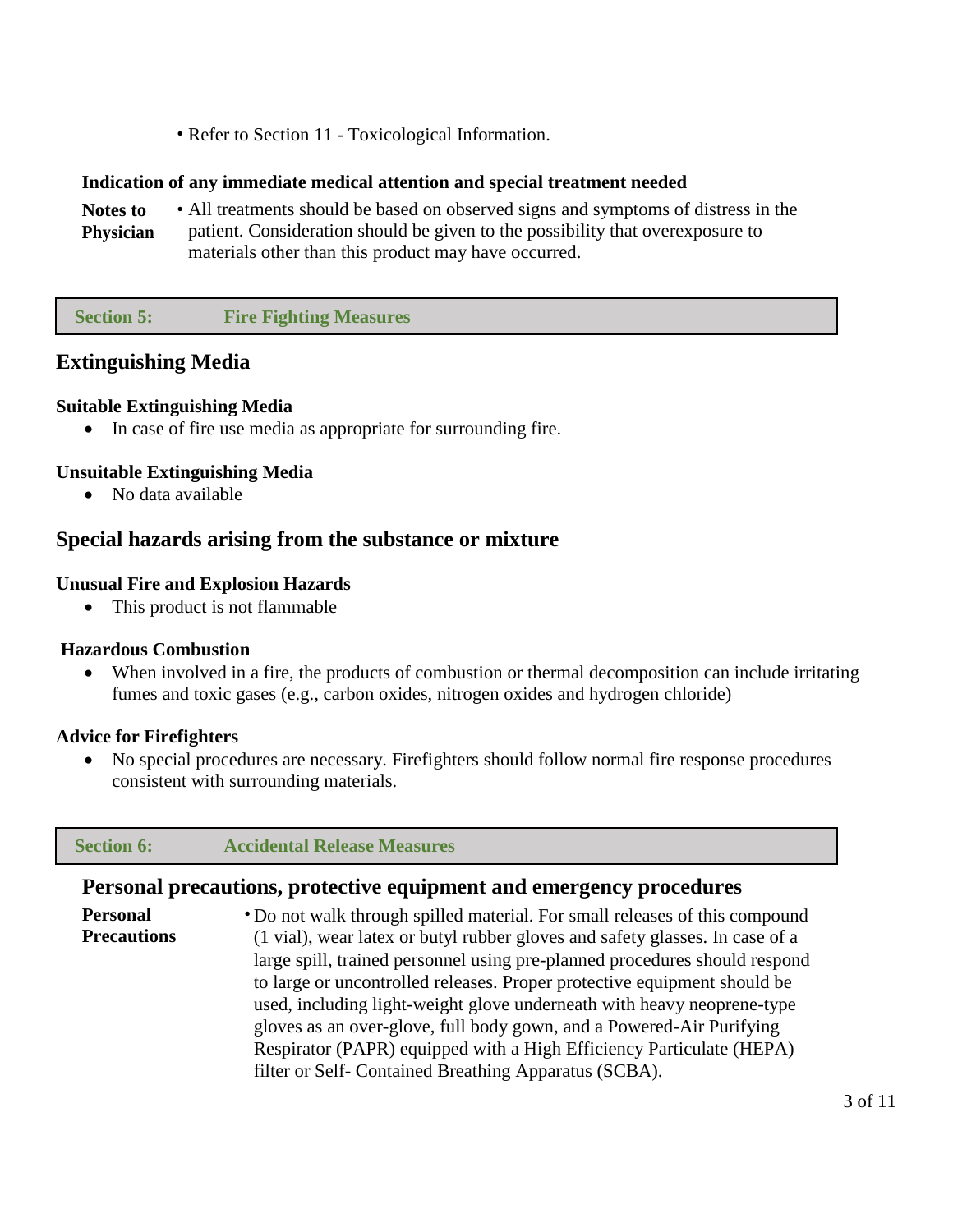| <b>Emergency</b>  | • In case of a large spill, clear the affected area and protect people. Stay |
|-------------------|------------------------------------------------------------------------------|
| <b>Procedures</b> | upwind. Eliminate all ignition sources.                                      |

#### **Environmental precautions**

• Avoid run off to waterways and sewers.

# **Methods and material for containment and cleaning up**

| For small releases of this compound (1 vial), wipe up spilled material with       |
|-----------------------------------------------------------------------------------|
|                                                                                   |
| waste disposal. The spill areas then should be cleaned (three times) using a      |
|                                                                                   |
| In case of a large spill, clean-up or vacuum spilled solid (an explosion-proof    |
|                                                                                   |
| thoroughly using a 5% trisodium phosphate (TSP) solution. A contact time          |
| with the TSP solution of 30 minutes is recommended. Place neutralized spill       |
| residue in an appropriate container and seal. Place all other spill residue in an |
|                                                                                   |
| damp sponge or polypad. Place in a cytotoxic compound bag and hold for            |

 **Section 7: Handling and Storage**

### **Precautions for safe handling**

**Handling** • Employees must be trained to properly use this product. Handle this material following standard medical practices and following the recommendations presented on the Package Labeling. As with all chemicals, avoid getting this material on you or in you. Conduct all open manipulations in a Class II Biological Safety Cabinet and use adequate personal protective equipment to minimize all exposure to this material in powdered and reconstituted form. Wear appropriate personal protective equipment, avoid direct contact. Do not eat, drink, smoke, or apply cosmetics while handling this product. Wash thoroughly with soap and water after handling and before eating, drinking, or using tobacco.

#### **Conditions for safe storage, including any incompatibilities**

**Storage** • Store at controlled room temperature of 15-30°F (59-86°C) according to Package Labeling instructions. Store in secondary containment to minimize risk of spill or breakage, and to protect the environment. Store in a cool, dry place away from light, heat and moisture. Storage consistent with chemotherapeutic pharmaceutical agents is appropriate.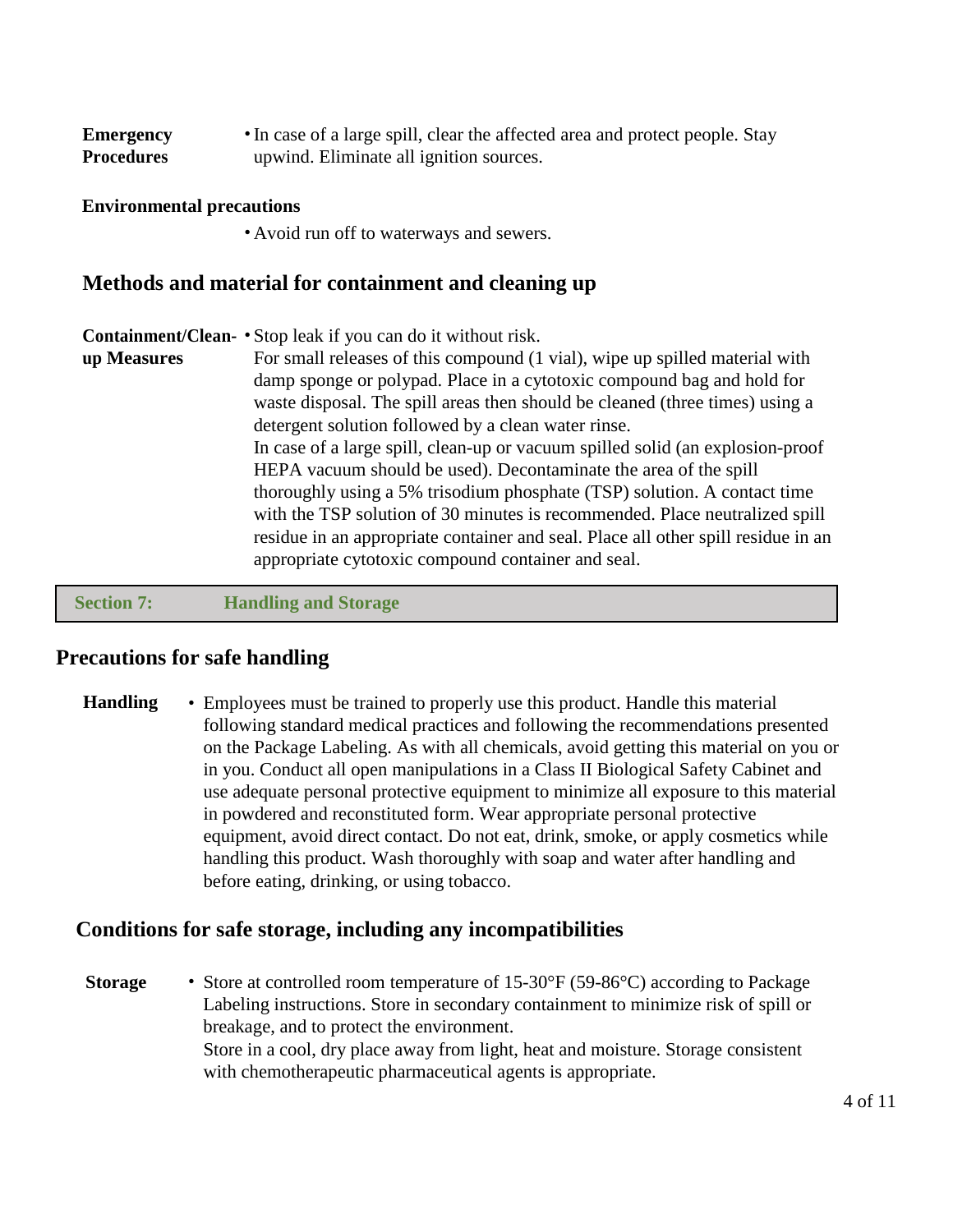#### **Section 8: Exposure Controls / Personal Protection**

#### **Control parameters**

**Exposure** 

• No applicable exposure limits available for product or components.

#### **Exposure controls**

**Engineering Measures/Controls** • No open handling of powder or solutions of this product should occur. Admixtures or manipulations of this drug should be carried out in a cytotoxic drug safety cabinet or Class I or II Biological Safety Cabinet. The cabinet should be regularly cleaned following the manufacturer's recommendations and those of the NSF. HEPA filters in the safety cabinet should be changed per recommendations of the manufacturer or the NSF. The safety cabinet should be tested and certified as recommended by the National Sanitation Foundation in Standard Number 49. If appropriate, refer to Australian National Code of Practice for the Control of Workplace Hazardous Substances [NOHSC: 2007 (1994)] for further information.

### **Personal Protective Equipment**

goggles.

| <b>Respiratory</b> | • A respirator is not required for routine conditions of use with a Biological |
|--------------------|--------------------------------------------------------------------------------|
|                    | Safety Cabinet, or glove box. If respiratory protection is needed, such as in  |
|                    | a spill or other situation where the material may be airborne, use only        |
|                    | protection authorized in the U.S. Federal OSHA Respiratory Protection          |
|                    | Standard (29 CFR 1910.134) and equivalent U.S. State standards, Canadian       |
|                    | CSA Standard Z94.4-93, the European Standard EN 529:2005 and                   |
|                    | Respiratory Protection Standards of EU member states, or the Australian        |
|                    | Standard 1716-Respiratory Protective Devices and Australian Standard           |
|                    | 1715-Selection, Use, and Maintenance of Respiratory Protective Devices.        |
|                    | Oxygen levels below 19.5% are considered IDLH by OSHA. In such                 |
|                    | atmospheres, use of a full-facepiece pressure/demand SCBA or a full            |
|                    | facepiece, supplied air respirator with auxiliary self-contained air supply is |
|                    | required under U.S. Federal OSHA's Respiratory Protection Standard             |
|                    | (1910.134-1998) or the regulations of various U.S. States, Canada,             |
|                    | Australia, New Zealand, Mexico, or EU Member States.                           |
| <b>Eye/Face</b>    | • Prevent all eye contact with the use of safety glasses or chemical splash    |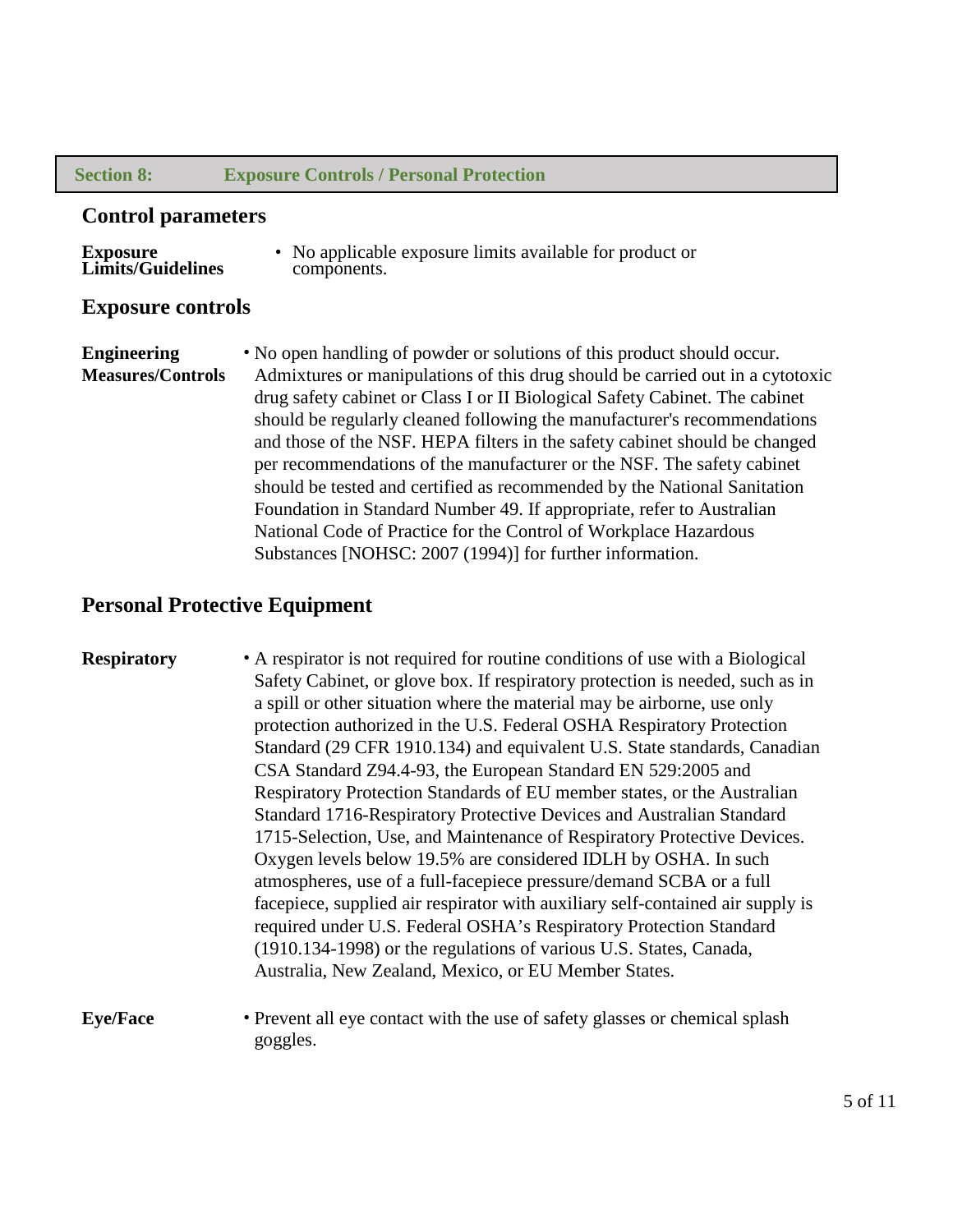| <b>Skin/Body</b> | • Double glove, using butyl or nitrile-type rubber gloves or other appropriate<br>gloves. Check gloves for leaks. Gloves should cover the gown cuff. Because<br>all gloves are to some extent permeable and their permeability increases with<br>time, they should be changed regularly (hourly is preferable) or immediately<br>if they are torn or punctured. During patient administration, use of<br>lightweight cotton gown or other medical attire is recommended to prevent<br>all skin contact. For operations involving open material, additional protective<br>clothing such as sleeve covers, shoe covers and body suits may be necessary.<br>Additional protective clothing would be necessary for spill clean-up or other<br>operations involving open material, such as sleeve covers, shoe covers and<br>body suits. |
|------------------|-------------------------------------------------------------------------------------------------------------------------------------------------------------------------------------------------------------------------------------------------------------------------------------------------------------------------------------------------------------------------------------------------------------------------------------------------------------------------------------------------------------------------------------------------------------------------------------------------------------------------------------------------------------------------------------------------------------------------------------------------------------------------------------------------------------------------------------|
|                  |                                                                                                                                                                                                                                                                                                                                                                                                                                                                                                                                                                                                                                                                                                                                                                                                                                     |

#### **Environmental Exposure Controls** • Controls should be engineered to prevent release to the environment, including procedures to prevent spills, atmospheric release and release to waterways. Follow best practice for site management and disposal of waste.

| <b>Section 9:</b> |  |  |  |  |  |
|-------------------|--|--|--|--|--|
|                   |  |  |  |  |  |
|                   |  |  |  |  |  |

#### **Physical and Chemical Properties**

# **Information on Physical and Chemical Properties**

| <b>Material Description</b>            |                   |                              |                                                      |  |
|----------------------------------------|-------------------|------------------------------|------------------------------------------------------|--|
| Physical Form                          | Solid             | Appearance/Description       | Yellow to orange lyophilized<br>powder with no odor. |  |
| Color                                  | Yellow to orange. | Odor                         | Odorless                                             |  |
| Odor Threshold                         | No data available |                              |                                                      |  |
| <b>General Properties</b>              |                   |                              |                                                      |  |
| <b>Boiling Point</b>                   | No data available | Melting Point/Freezing Point | No data available                                    |  |
| <b>Decomposition Temperature</b>       | No data available | pH                           | No data available                                    |  |
| Specific Gravity/Relative<br>Density   | No data available | Water Solubility             | Soluble 100 %                                        |  |
| Viscosity                              | No data available |                              |                                                      |  |
| Volatility                             |                   |                              |                                                      |  |
| Vapor Pressure                         | No data available | Vapor Density                | No data available                                    |  |
| <b>Evaporation Rate</b>                | No data available |                              |                                                      |  |
| <b>Flammability</b>                    |                   |                              |                                                      |  |
| <b>Flash Point</b>                     | No data available | <b>UEL</b>                   | No data available                                    |  |
| LEL                                    | No data available | Autoignition                 | No data available                                    |  |
| Flammability (solid, gas)              | No data available |                              |                                                      |  |
| <b>Environmental</b>                   |                   |                              |                                                      |  |
| Octanol/Water<br>Partition coefficient | No data available |                              |                                                      |  |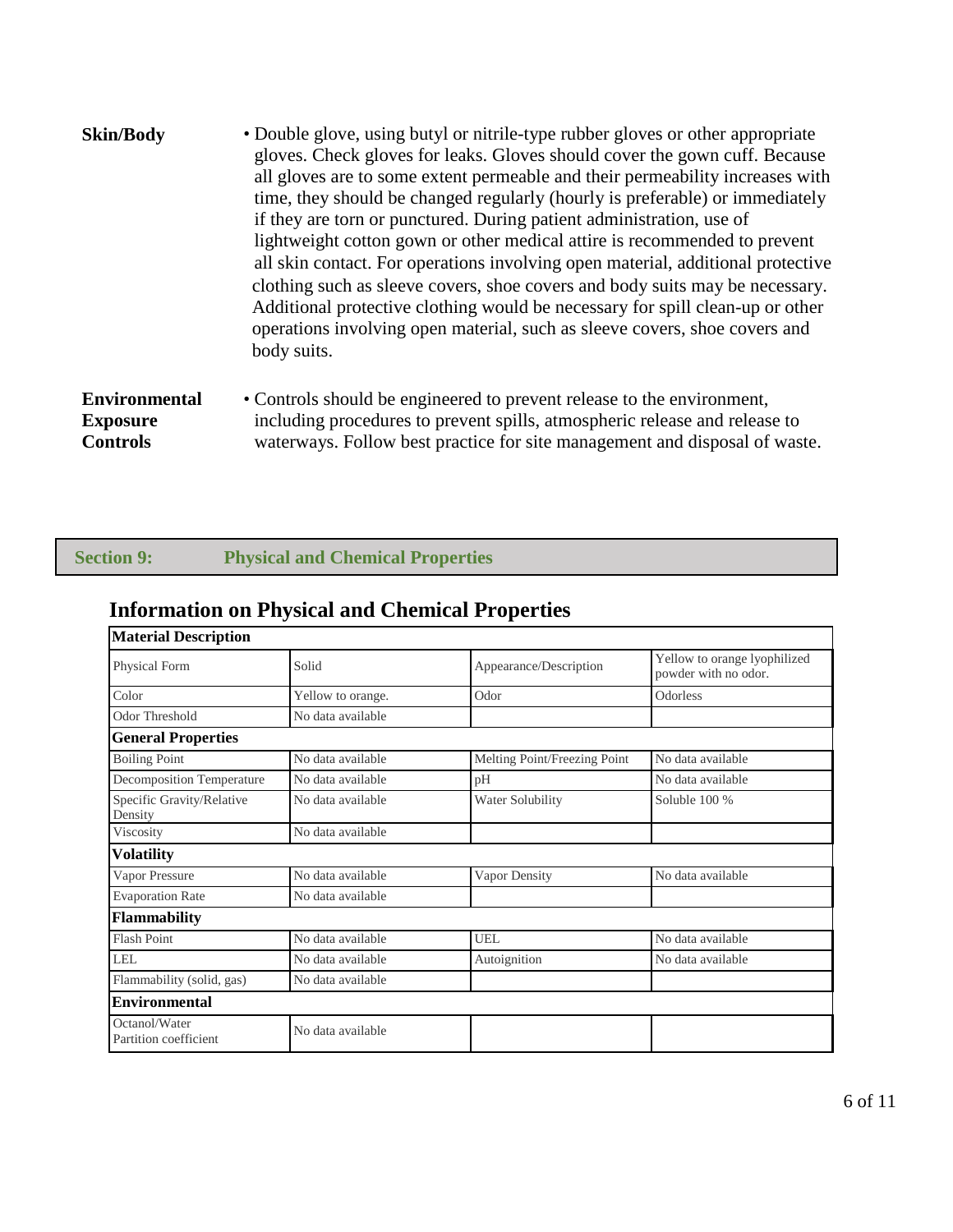#### **Section 10: Stability and Reactivity**

# **Reactivity**

• No dangerous reaction known under conditions of normal use.

#### **Chemical stability**

• Stable under normal temperatures and pressures.

#### **Possibility of hazardous reactions**

• Hazardous polymerization will not occur.

#### **Conditions to avoid**

• Avoid heat, light, moisture and contact with incompatible chemicals.

#### **Incompatible materials**

• Incompatible chemicals such as acids, caustics.

#### **Hazardous decomposition products**

• If exposed to extremely high temperatures, the products of thermal decomposition may include irritating fumes and toxic gases.

 **Section 11: Toxicological Information**

# **Information on toxicological effects**

| <b>Components</b>          |                    |                                                                                                                                                                                                                                                                                                                                                                                                                                                                                                                                                                                                                    |
|----------------------------|--------------------|--------------------------------------------------------------------------------------------------------------------------------------------------------------------------------------------------------------------------------------------------------------------------------------------------------------------------------------------------------------------------------------------------------------------------------------------------------------------------------------------------------------------------------------------------------------------------------------------------------------------|
| Dactinomyci<br>n(2.5%)     | $\overline{0}$     | Acute Toxicity: Ingestion/Oral-Rat LD50 • 7200 µg/kg; Gastrointestinal: Hypermotility, diarrhea; Blood: Other<br>changes:<br>50- Reproductive: Ingestion/Oral-Mouse TDLo • 20 mg/kg (8-12D preg); Reproductive Effects: Effects on<br>76- Newborn: Live birth index; Reproductive Effects: Effects on Newborn: Viability index (e.g., # alive at day 4 per #<br>born<br>alive); Intraperitoneal-Mouse TDLo · 150 µg/kg (8D preg); Reproductive Effects: Specific Developmental<br>Abnormalities: Eye, ear; Reproductive Effects: Specific Developmental Abnormalities: Craniofacial (including<br>nose and tongue) |
| Mannitol,<br>$D - (97.5%)$ | 69-<br>$65 -$<br>8 | Acute Toxicity: Ingestion/Oral-Rat LD50 • 13500 mg/kg                                                                                                                                                                                                                                                                                                                                                                                                                                                                                                                                                              |

|                               | Classification                                                           |
|-------------------------------|--------------------------------------------------------------------------|
| <b>IGHS</b> Properties        |                                                                          |
| Acute toxicity                | <b>OSHA HCS 2012</b> Acute Toxicity - Oral 3 - ATEmix (oral) = 288 mg/kg |
| Skin corrosion/Irritation     | <b>OSHA HCS 2012</b> No data available                                   |
| Serious eye damage/Irritation | <b>OSHA HCS 2012</b> No data available                                   |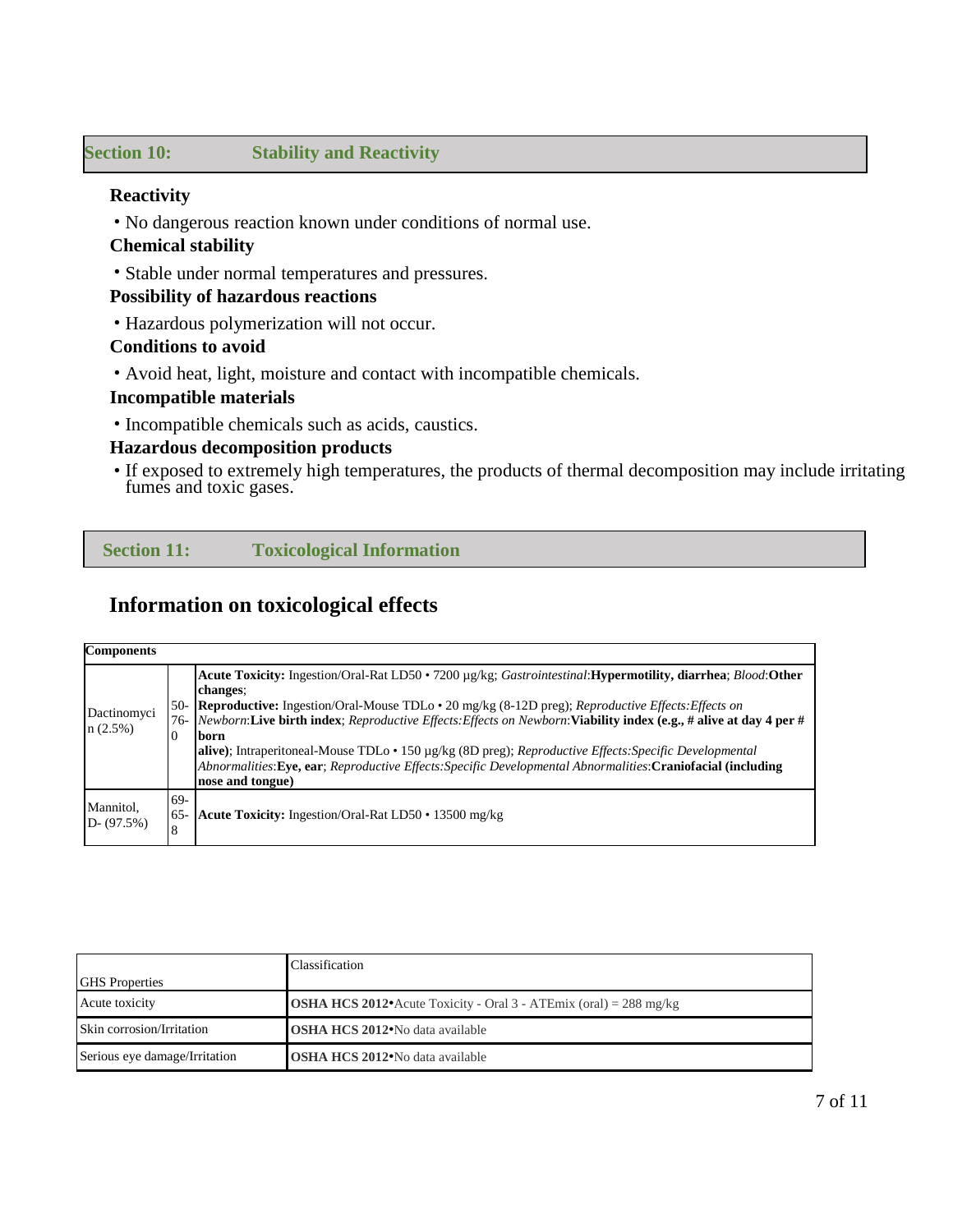| Skin sensitization               | <b>OSHA HCS 2012</b> No data available       |  |  |  |
|----------------------------------|----------------------------------------------|--|--|--|
| Respiratory sensitization        | <b>OSHA HCS 2012</b> No data available       |  |  |  |
| <b>Aspiration Hazard</b>         | <b>OSHA HCS 2012</b> No data available       |  |  |  |
| Carcinogenicity                  | <b>OSHA HCS 2012</b> No data available       |  |  |  |
| <b>Germ Cell Mutagenicity</b>    | <b>OSHA HCS 2012</b> No data available       |  |  |  |
| <b>Toxicity for Reproduction</b> | OSHA HCS 2012 <sup>·</sup> No data available |  |  |  |
| <b>STOT-SE</b>                   | OSHA HCS 2012 <sup>•</sup> No data available |  |  |  |
| <b>STOT-RE</b>                   | <b>OSHA HCS 2012</b> No data available       |  |  |  |

# **Potential Health Effects**

#### **Inhalation**

Acute (Immediate) • May cause irritation. Chronic (Delayed) • No data available

#### **Skin**

Acute (Immediate) • May cause irritation. Chronic (Delayed) • No data available

#### **Eye**

Acute (Immediate) • May cause irritation. Chronic (Delayed) • No data available

#### **Ingestion**

Acute (Immediate) • Toxic if swallowed.

 **Section 12: Ecological Information**

#### **Toxicity**

Non-mandatory section - information about this substance not compiled for this reason. **Persistence and degradability**

Non-mandatory section - information about this substance not compiled for this reason. **Bioaccumulative potential**

Non-mandatory section - information about this substance not compiled for this reason. **Mobility in Soil**

Non-mandatory section - information about this substance not compiled for this reason.

#### **Other adverse effects**

Non-mandatory section - information about this substance not compiled for this reason.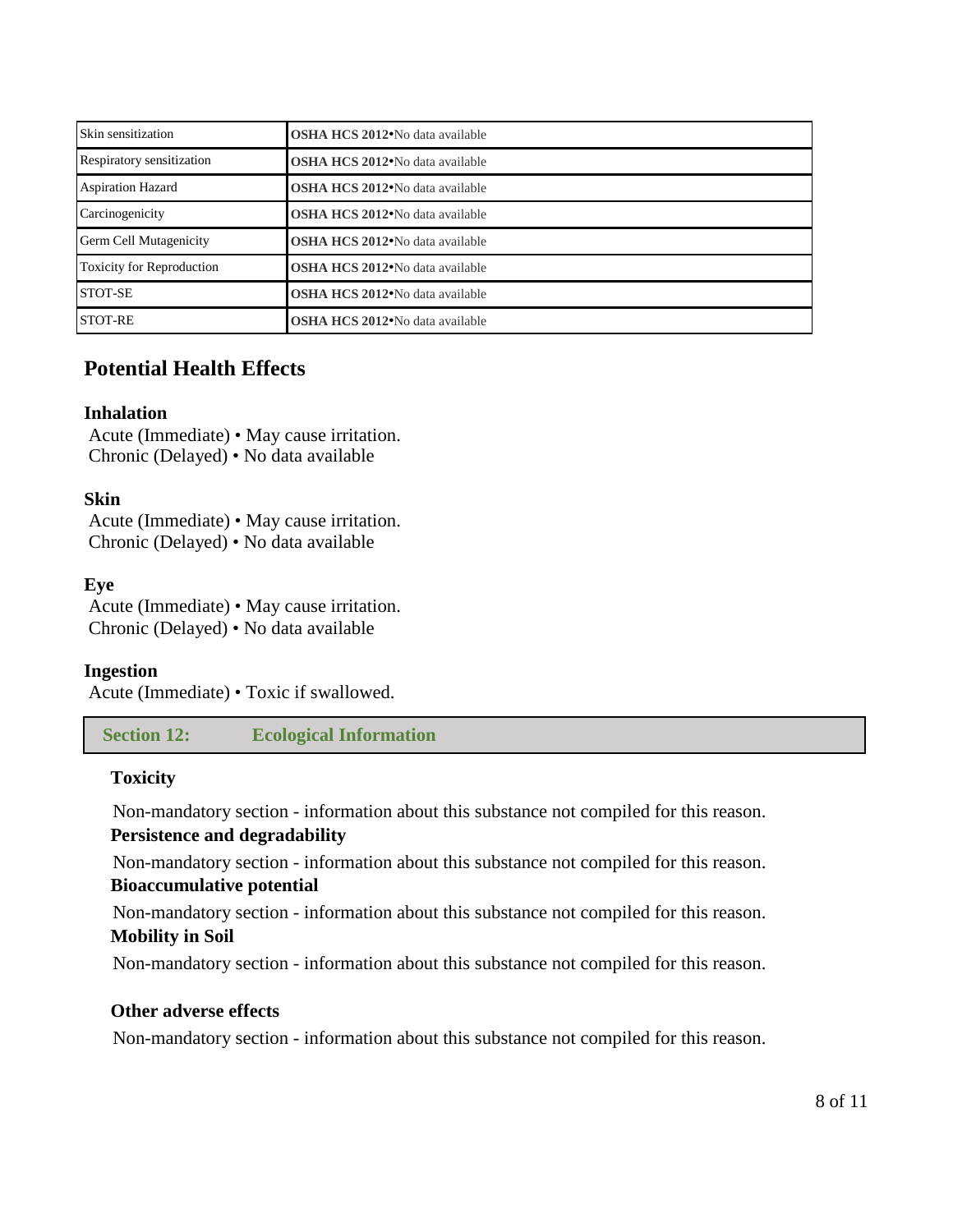#### **Section 13: Disposal Considerations**

# **Waste treatment methods**

| <b>Product</b>   | • Dispose of content and/or container in accordance with local, regional,           |
|------------------|-------------------------------------------------------------------------------------|
| waste            | national, and/or international regulations.                                         |
| <b>Packaging</b> | • Dispose of content and/or container in accordance with local, regional, national, |
| waste            | and/or international regulations.                                                   |

| <b>Section 14:</b> |                          | <b>Transport Information</b> |                                         |                         |                                 |  |
|--------------------|--------------------------|------------------------------|-----------------------------------------|-------------------------|---------------------------------|--|
|                    | UN<br>number             | UN proper shipping<br>name   | <b>Transport</b><br>hazard<br>class(es) | <b>Packing</b><br>group | <b>Environmental</b><br>hazards |  |
| <b>DOT</b>         | Not.<br>Applicable       | Not Regulated                | Not.<br>Applicable                      | Not<br>Applicable       | No Data Available               |  |
| <b>TDG</b>         | <b>Not</b><br>Applicable | Not Regulated                | Not.<br>Applicable                      | Not.<br>Applicable      | No Data Available               |  |

**Special precautions for user** • None specified.

**Transport in bulk according to Annex II of MARPOL 73/78 and the IBC Code** • No data available

#### **Section 15: Regulatory Information**

#### **Safety, health and environmental regulations/legislation specific for the substance or mixture**

#### **SARA Hazard Classifications** Acute

| Component    | <b>CAS</b> | Canada DSL     | <b>Canada NDSL</b> | TS<br>CА       |
|--------------|------------|----------------|--------------------|----------------|
| Dactinomycin | $50-76-$   | N <sub>o</sub> | No                 | N <sub>o</sub> |
| Mannitol, D- | 69-65-     | Yes            | N <sub>0</sub>     | Yes            |

**Inventor**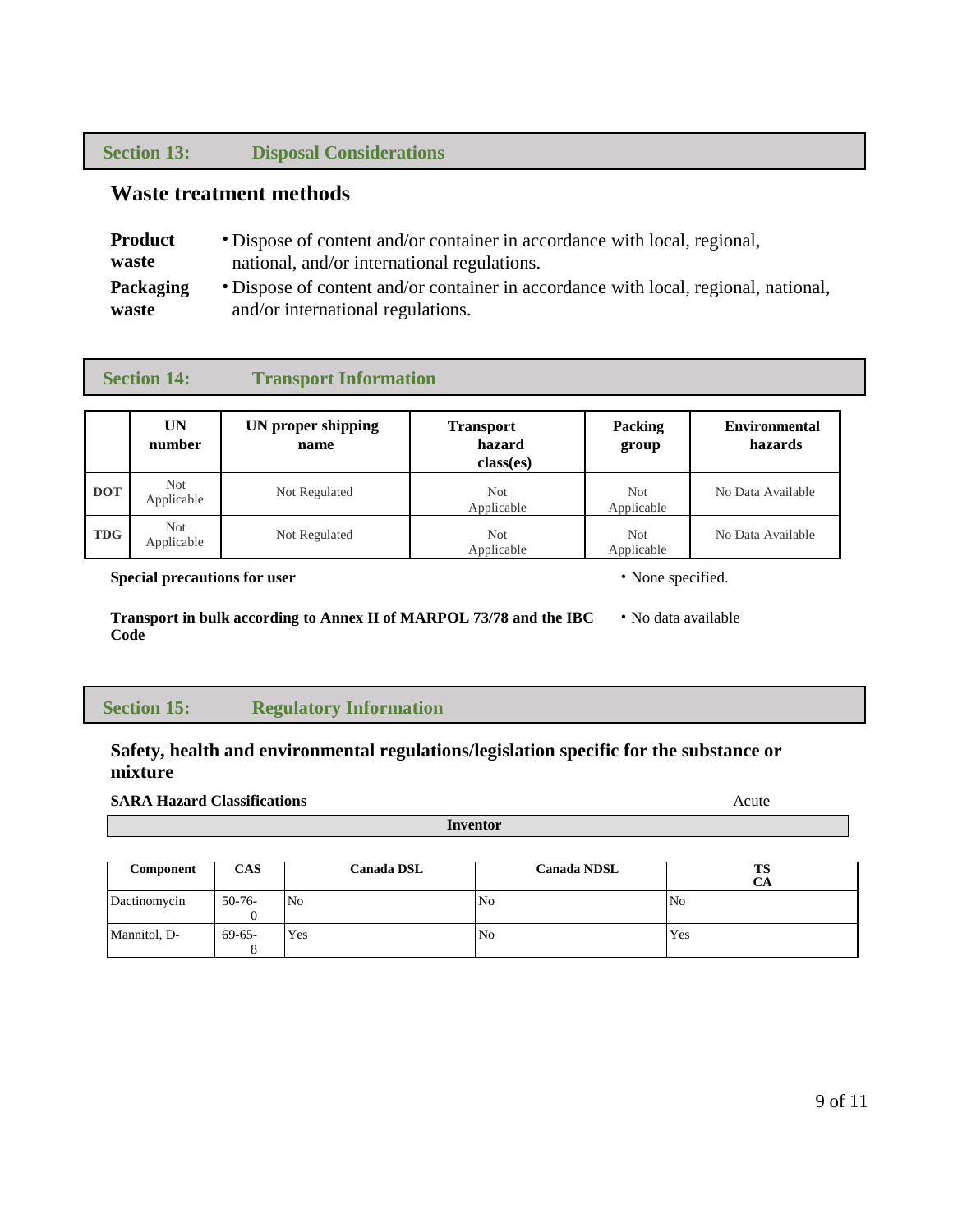#### **Canada**

| Labor                                                                                      |                                |                                                      |  |
|--------------------------------------------------------------------------------------------|--------------------------------|------------------------------------------------------|--|
| Canada - WHMIS 1988 - Classifications of Substances                                        |                                |                                                      |  |
| •Mannitol, D-                                                                              | $69 - 65 - 8$                  | Uncontrolled product<br>according to<br><b>WHMIS</b> |  |
| •Dactinomycin                                                                              | $50 - 76 - 0$                  | classification criteria<br>Not Listed                |  |
| Canada - WHMIS 1988 - Ingredient Disclosure List                                           |                                |                                                      |  |
| •Mannitol, D-                                                                              | $69 - 65 - 8$                  | Not Listed                                           |  |
| •Dactinomycin                                                                              | $50-76-0$                      | Not Listed                                           |  |
| <b>Environment</b>                                                                         |                                |                                                      |  |
| <b>Canada - CEPA - Priority Substances List</b>                                            |                                |                                                      |  |
| •Mannitol, D-                                                                              | $69 - 65 - 8$                  | Not Listed                                           |  |
| •Dactinomycin                                                                              | $50-76-0$                      | Not Listed                                           |  |
| <b>United States</b>                                                                       |                                |                                                      |  |
| Labor                                                                                      |                                |                                                      |  |
| U.S. - OSHA - Process Safety Management - Highly Hazardous Chemicals                       |                                |                                                      |  |
| •Mannitol, D-                                                                              | $69 - 65 - 8$                  | Not Listed                                           |  |
| •Dactinomycin                                                                              | $50 - 76 - 0$                  | Not Listed                                           |  |
| U.S. - OSHA - Specifically Regulated Chemicals                                             |                                |                                                      |  |
| ·Mannitol, D-                                                                              | $69 - 65 - 8$                  | Not Listed                                           |  |
| ·Dactinomycin                                                                              | $50 - 76 - 0$                  | Not Listed                                           |  |
| <b>Environment</b>                                                                         |                                |                                                      |  |
| U.S. - CAA (Clean Air Act) - 1990 Hazardous Air Pollutants                                 |                                |                                                      |  |
| •Mannitol, D-                                                                              | $69 - 65 - 8$                  | Not Listed                                           |  |
| •Dactinomycin                                                                              | $50 - 76 - 0$                  | Not Listed                                           |  |
| <b>U.S. - CERCLA/SARA - Hazardous Substances and their Reportable Quantities</b>           |                                |                                                      |  |
| ·Mannitol, D-                                                                              | $69 - 65 - 8$<br>$50 - 76 - 0$ | Not Listed<br>Not Listed                             |  |
| •Dactinomycin<br><b>U.S. - CERCLA/SARA - Radionuclides and Their Reportable Quantities</b> |                                |                                                      |  |
| ·Mannitol, D-                                                                              | $69 - 65 - 8$                  | Not Listed                                           |  |
| •Dactinomycin                                                                              | $50 - 76 - 0$                  | Not Listed                                           |  |
| U.S. - CERCLA/SARA - Section 302 Extremely Hazardous Substances EPCRA RQs                  |                                |                                                      |  |
| •Mannitol, D-                                                                              | $69 - 65 - 8$                  | Not Listed                                           |  |
| •Dactinomycin                                                                              | $50 - 76 - 0$                  | Not Listed                                           |  |
| U.S. - CERCLA/SARA - Section 302 Extremely Hazardous Substances TPQs                       |                                |                                                      |  |
| ·Mannitol, D-                                                                              | $69 - 65 - 8$                  | Not Listed                                           |  |
| •Dactinomycin                                                                              | $50 - 76 - 0$                  | Not Listed                                           |  |
| U.S. - CERCLA/SARA - Section 313 - Emission Reporting                                      |                                |                                                      |  |
| •Mannitol, D-                                                                              | $69 - 65 - 8$                  | Not Listed                                           |  |
| •Dactinomycin                                                                              | $50 - 76 - 0$                  | Not Listed                                           |  |
| U.S. - CERCLA/SARA - Section 313 - PBT Chemical Listing                                    |                                |                                                      |  |
| •Mannitol, D-                                                                              | $69 - 65 - 8$                  | Not Listed                                           |  |
| •Dactinomycin                                                                              | $50 - 76 - 0$                  | Not Listed                                           |  |

#### **United States - California**

#### **Environment**

**U.S. - California - Proposition 65 - Carcinogens List**

| •Mannitol, D-                                               | $69-65-8$ | Not Listed              |
|-------------------------------------------------------------|-----------|-------------------------|
| •Dactinomycin                                               | $50-76-0$ | carcinogen, $10/1/1989$ |
| U.S. - California - Proposition 65 - Developmental Toxicity |           |                         |